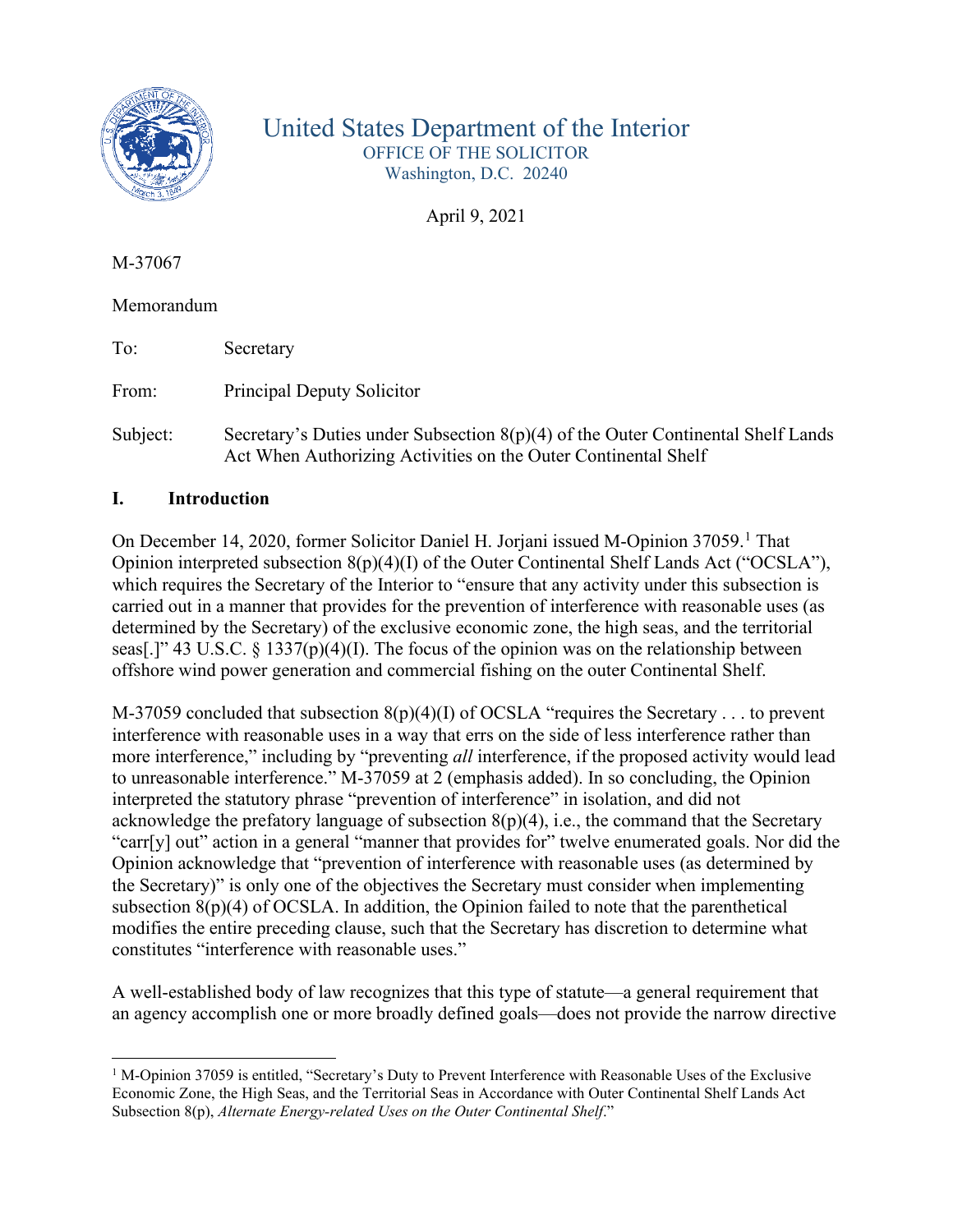that M-37059 identified in subsection  $8(p)(4)(I)$ . Instead, subsection  $8(p)(4)$  of OCSLA and similar statutes require only that the Secretary strike a rational balance between Congress's enumerated goals, i.e., a variety of uses. In making this determination, the Secretary retains wide discretion to weigh those goals as an application of her technical expertise and policy judgment.

Because M-37059 did not acknowledge this body of law nor read OCSLA subsection 8(p)(4) as a whole, its conclusions are in error. Pursuant to delegated authority, I hereby withdraw the Opinion and advise the Secretary that, for purposes of subsection 8(p)(4) of OCSLA, her actions must strike a rational balance between the subsection's enumerated goals.

## **II. Statutory Background**

The Outer Continental Shelf Lands Act defines the Outer Continental Shelf ("OCS") as all submerged lands lying seaward of state coastal waters (*i.e*., generally 3 miles offshore) that are under United States jurisdiction. 43 U.S.C. § 1331(a). Subsection 8(p) of OCSLA authorizes the Secretary to "grant a lease, easement, or right-of-way on the [OCS]" for certain activities, including those to "produce or support production, transportation, or transmission of energy from sources other than oil and gas." 43 U.S.C.  $\S$  1337(p)(1)(C).

The Secretary of the Interior must consider certain factors before acting under subsection 8(p). Specifically:

[t]he Secretary shall ensure that any activity under [subsection  $8(p)$ ] is carried out in a manner that provides for—

(A) safety;

(B) protection of the environment;

(C) prevention of waste;

(D) conservation of the natural resources of the outer Continental Shelf;

(E) coordination with relevant Federal agencies;

(F) protection of national security interests of the United States;

(G) protection of correlative rights in the outer Continental Shelf;

(H) a fair return to the United States for any lease, easement, or right-of-way under this subsection;

(I) prevention of interference with reasonable uses (as determined by the Secretary) of the exclusive economic zone, the high seas, and the territorial seas;

(J) consideration of—

(i) the location of, and any schedule relating to, a lease, easement, or right-ofway for an area of the outer Continental Shelf; and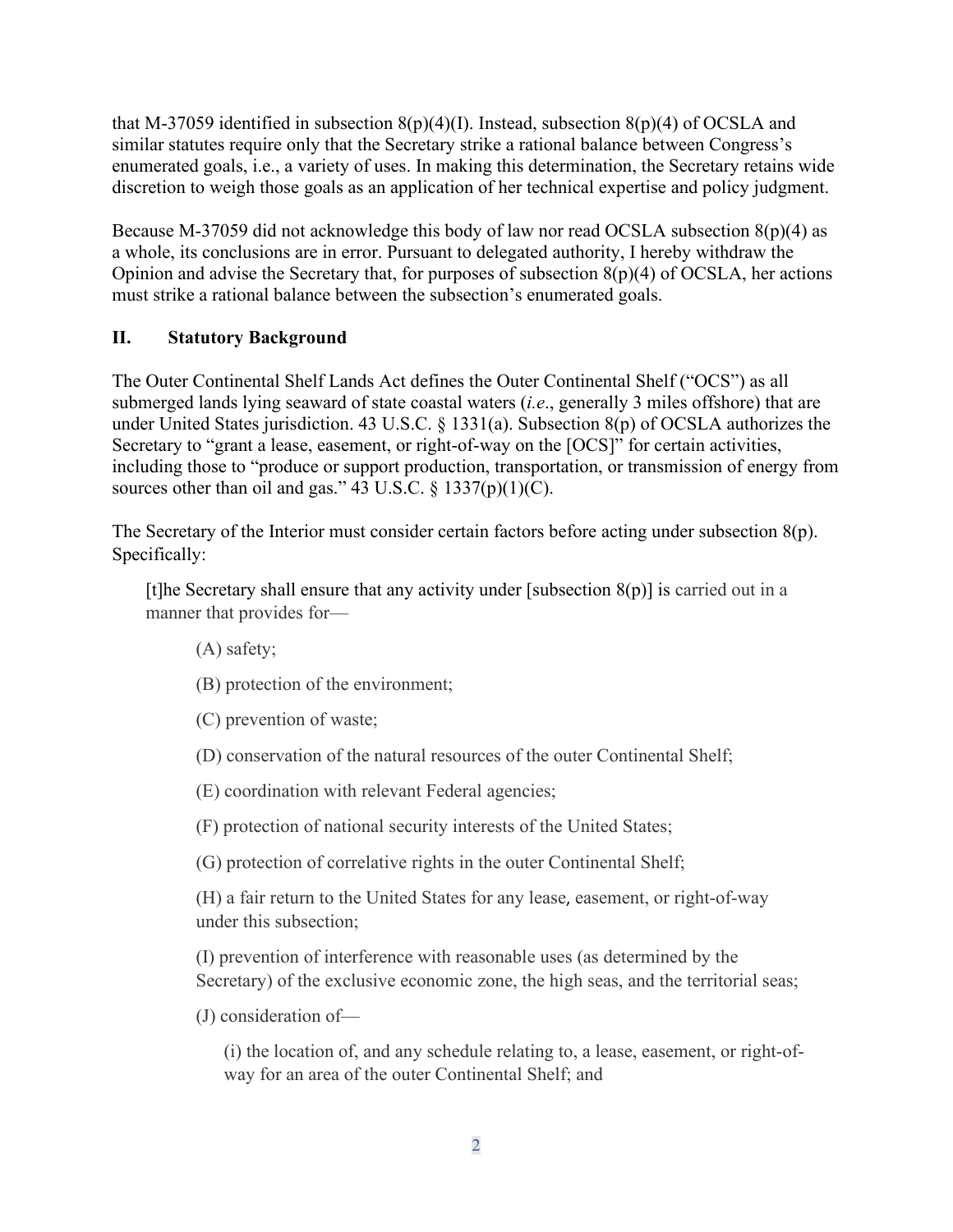(ii) any other use of the sea or seabed, including use for a fishery, a sealane, a potential site of a deepwater port, or navigation;

(K) public notice and comment on any proposal submitted for a lease, easement, or right-of-way under this subsection; and

(L) oversight, inspection, research, monitoring, and enforcement relating to a lease, easement, or right-of-way under this subsection.

#### 43 U.S.C. § 1337(p)(4).

#### **III. Analysis**

Subsection  $8(p)(4)$  requires the Secretary to "carr[y] out" action in a "manner" that "provides for" twelve different goals. *Id*. This type of command—an instruction that the agency act in pursuit of certain goals or in a specific "manner"—is "mandatory as to the object to be achieved, but . . . leaves [the agency] a great deal of discretion in deciding how to achieve it." *Norton v. S. Utah Wilderness Alliance*, 542 U.S. 55, 66 (2004) ("*SUWA*"). In *SUWA*, for example, the Supreme Court interpreted 43 U.S.C. § 1782(c), which requires the Bureau of Land Management to manage certain land "in a manner so as not to impair the suitability of such areas for preservation as wilderness." The Court explained that this "broad statutory mandate" imposes no discrete duties on the Secretary, and instead reserves for her a series of "day-to-day" decisions, in which she may exercise her "discretion" to resolve "policy disagreements." *Id.* at 65-66. The Court observed that 43 U.S.C. § 1782 is not unique, identifying several statutes that require action in certain "manners" or for certain "benefits," and that therefore do not impose discrete obligations on the Secretary. *Id.* at 66 (citing 16 U.S.C. §§ 1333(a), 410bbb-2(a)(1), 460nnn- $12(b)$ ).

Congress also provides agencies with discretion when it commands them to act for the benefit of several goals (rather than only one goal, as in *SUWA* itself). Indeed, these statutes "*require*[] balancing by the agency and the exercise of discretion and judgment" because various congressional goals "can be in tension with one another." *Lovgren v. Locke*, 701 F.3d 5, 32 (1st Cir. 2012) (addressing standard of review for agency compliance with ten "National Standards" in the Magnuson-Stevens Act). In *Watt v. Energy Action Education Foundation*, for example, the Supreme Court considered a challenge to the Secretary's alleged failure to implement new bidding regimes for oil and gas leasing under OCSLA. 454 U.S. 151 (1981). Plaintiffs alleged that the reforms were necessary under section 18 of OCSLA, which requires the Secretary to maintain an oil as gas leasing program "in a manner consistent with" several principles, including the "receipt of fair market value for the lands leased and the rights conveyed by the Federal Government." 43 U.S.C. § 1344(a)(4). The Court rejected the argument that any particular method must be adopted by the Secretary because the "[t]he receipt of fair market value . . . is only one of many general considerations commended to the Secretary's attention," and therefore did not, by itself, impose an "express statutory check" on the Secretary. *Watt*, 454 U.S. at 164. To the contrary, the Court explained that OCSLA "requires experimentation with at least some . . . new bidding systems, but leaves the details to the Secretary's discretion." *Id. See also Commonwealth of Mass. v. Andrus*, 594 F.2d 872, 889 (1st Cir. 1979) (reading list of general policy priorities in former section 3 of OCSLA to mean that "where . . . sets of interests conflict . . . , the Secretary must determine which interests must give way, and to what degree, in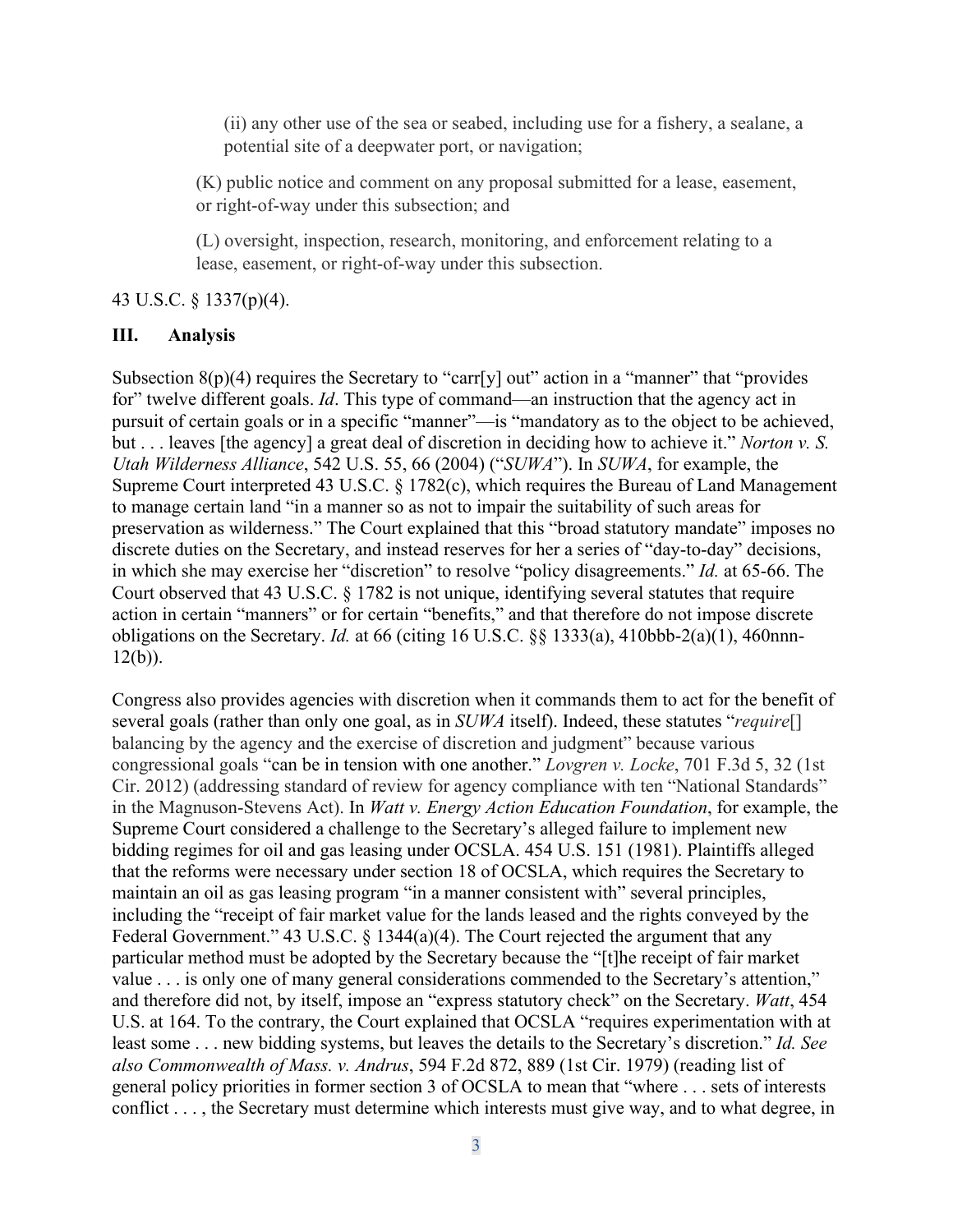order to achieve a proper balance," a task that "rules out a policy based on sacrificing one interest to the other").

As in *Watt*, subsection 8(p)(4) of OCSLA commands the Secretary to act in a "manner that provides for" many separate—and potentially competing—considerations. Thus, the Secretary's obligations to provide for the "protection of the environment," the "prevention of waste," the "protection of national security interests of the United States," and the "fair return to the United States" may weigh in favor of Secretarial actions to maximize low-emission and renewable electrical generation from offshore wind facilities, but, in some circumstances, the siting and operation of those facilities may not optimally provide for other "reasonable uses" of the exclusive economic zone. 43 U.S.C. § 1337(p)(4)(B), (C), (F), (H), (I). *Accord Watt*, 454 U.S. at 164 & n.16 (recognizing that Secretary must weigh "the receipt of fair market value" against, e.g., any competing interests in the "economic, social, and environmental values of the renewable and nonrenewable resources contained in the [OCS]"); *Andrus*, 594 F.2d at 889 (same, for "policies that will result in the extraction of oil and gas" on one hand, and, on the other, "unreasonable risks and damage to renewable resources"). OCSLA subsection 8(p)(4) therefore requires discretionary balancing among its several factors, and the subsection's text plainly leaves "striking the proper balance . . . up to the Secretary of the Interior," *Watt*, 454 U.S. at 164 n.16, so long as that balance is rational. *See Motor Vehicle Mfrs. Ass'n of U.S., Inc. v. State Farm Mut. Auto. Ins. Co*., 463 U.S. 29, 43 (1983); *Andrus*, 594 F.2d at 889. Conversely, subsection 8(p)(4) does not provide any "discrete" commands to the Secretary, *SUWA*, 542 U.S. at 65-66, or "express statutory check[s]" on her discretion, *Watt*, 454 U.S. at 164, since those provisions would foreclose the very balancing on which the statute depends.<sup>[2](#page-3-0)</sup>

In reaching a contrary conclusion, M-Opinion 37059 did not read OCSLA subsection  $8(p)(4)$  as a whole, but instead applied tools of statutory construction to "interpret" the phrase "prevention of interference with reasonable uses" in subsection  $8(p)(4)(I)$ .<sup>[3](#page-3-1)</sup> Because the Opinion did not acknowledge the subsection's remaining text—requiring the Secretary to act "in a manner providing for" several goals—the Opinion failed to situate subsection  $8(p)(4)$  within a familiar category of statutes imposing only general obligations on federal agencies. The Opinion's analysis was therefore superfluous: because subsection  $8(p)(4)$  commands only that the Secretary rationally balance the subsection's various goals, the subsection may not be read to impose

<span id="page-3-0"></span><sup>&</sup>lt;sup>2</sup> By regulation, the Secretary may establish uniform processes for balancing the subsection  $8(p)(4)$  factors or define ambiguous language in those factors. In their current form, the implementing regulations largely reiterate the requirements of subsection  $8(p)$  itself, and therefore do not add to the analysis of what the subsection does and does not require of the Secretary. *Compare, e.g.*, 30 C.F.R. § 585.621(c) (requiring proponents of a Construction and Operations Plan for offshore projects under OCSLA to demonstrate that the Plan "[d]oes not unreasonably interfere with other uses of the OCS") *with* 30 C.F.R. § 585.638(f) (providing that the Secretary, in her discretion, "*may* approve, disapprove, or approve with modifications [the Plan]") (emphasis added).

<span id="page-3-1"></span><sup>&</sup>lt;sup>3</sup> Among these tools was a lengthy examination of OCSLA's legislative history, including a comparison of that history to the text of disparate and largely unrelated statutes such as the Deep Seabed Hard Mineral Resources Act and 46 U.S.C. § 3715, which governs aspects of lightering (the practice of transferring oil or similarly hazardous material from one ship to another). M-37059 at 6-10. In the words of M-Opinion 37059, "[t]he legislative history for the amendment of OCSLA that added subsection 8(p) is very limited and does not appear to shed light on the meaning of the terms used in [that] subsection[] . . . in any detail." *Id.* at 2. For this reason—and because the plain text of OCSLA section 8(p)(4) itself governs the issues described herein—we do not rely on OCSLA's legislative history to construe the Secretary's obligations.